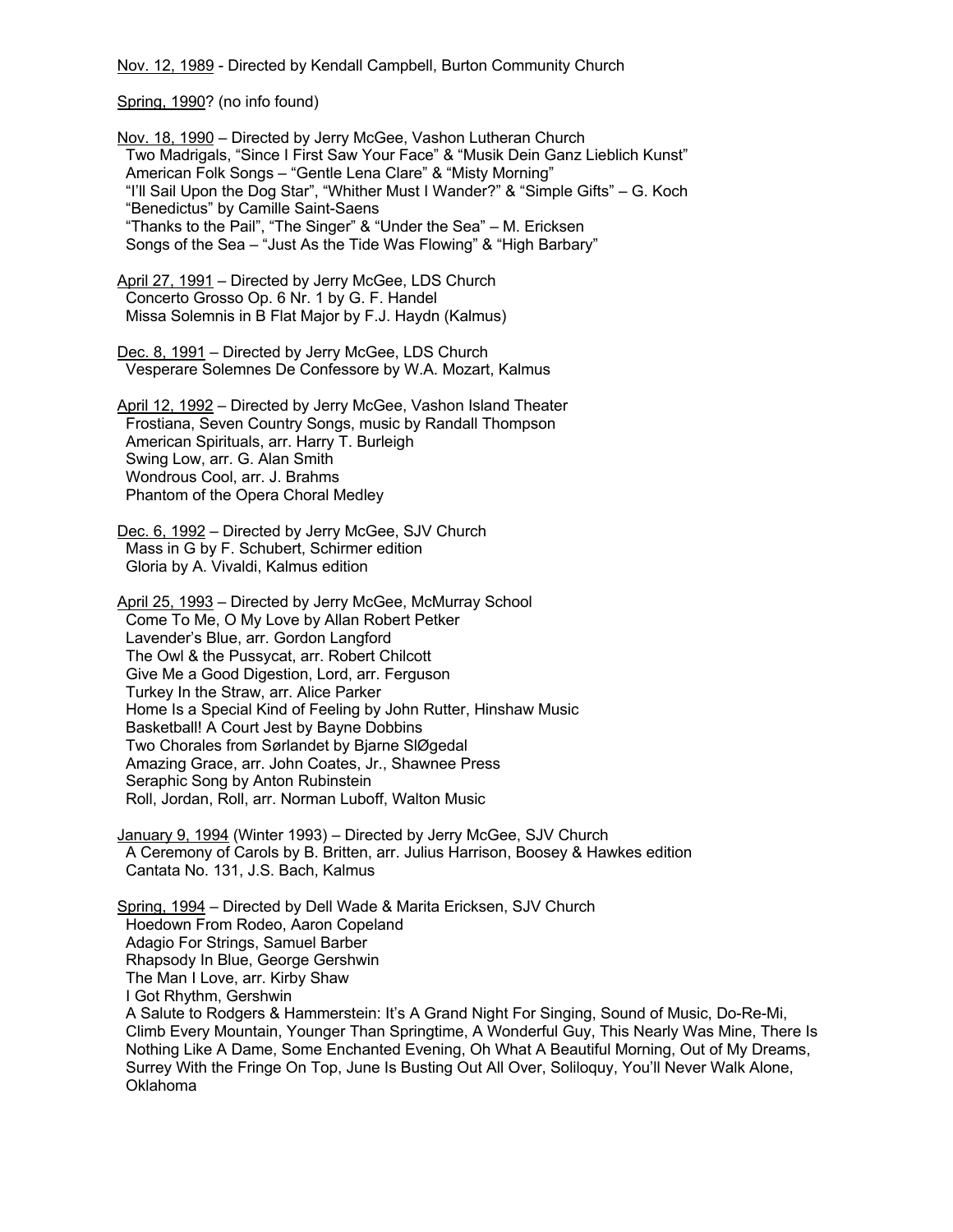Dec. 4, 1994 – Directed by Marita Ericksen with Dell Wade, SJV Church Go Tell It On the Mountain, arr. R. Huggins Lo, How A Rose, arr. Kurt Kaiser African Sanctus, Kyrie by David Fanshawe Silent Night with O, Holy Night, J.S. Dwight, J. Mohr, A. Adams & F. Gruber Ave Maria by A. Bruckner, Walton Music Gloria by Lloyd Pfautsch, Lawson Gould Music Dell Wade "Magnificat" Christmas Cantata by Daniel Pinkham, Robert King Music

Dec. 11, 1994 Sponsored Messiah SingAlong at LDS Church

April 22, 1995 – Directed by Marita Ericksen at Vashon High School Theater Played by the Portage Fillharmonic Band: Hooked On Swing, Sophisticated Lady, New Orleans March, Do Nothin', All Right, Okay, You Win, and Moten Swing Sung: As Time Goes By, H. Hupfield, Satin Doll, J. Mercer & D. Ellington, Don't Get Around Much Anymore, B. Russell & D. Ellington, Once In Awhile, Bill Haley & the Comets Medley, Moonglow, One O'Clock Jump, Tribute to Dad played by brass group, Opus One, Straighten Up and Fly Right, Skylark, Java Jive, Mack the Knife, Choo Choo Ch' Boogie, Operator, Juke Box Saturday Night

Dec. 17, 1995 – Directed by Patricia Hudson at LDS Church Messiah by G. F. Handel, Schirmer edition

May 11, 1996 – Directed by Patricia Hudson at LDS Church A German Requiem by J. Brahms, Schirmer edition

Dec. 8, 1996 - Directed by Patricia Hudson at SJV Church Magnificat by John Rutter, Hinshaw music Sleepers, Wake – Cantata 140 by J.S. Bach, Schirmer edition

May 4, 1997 – Directed by Patricia Hudson at SJV Church Requiem by W.A. Mozart

December, 1997 – Directed by Patricia Hudson at SJV Church Carols: Carol of the Bells, Good King Wenceslas, Still, Still, Still & Wassail Song Gloria by Francis Poulenc, Sédim edition Giga played by Craig Hanson Fantasia On Christmas Carols by R. V. Williams, Well Tempered Press

May 3, 1998 – Directed by Patricia Hudson at SJV Church Grant Us Peace by F. Mendelssohn Mass In G Major by F. Schubert, Requiem by Gabriel Fauré, H.T. Fitzsimmons Co.

Dec. 6, 1998 – Directed by Patricia Hudson at SJV Church Magnificat by A. Vivaldi, Lawson Gould music Carols: Break Forth,O Beauteous Heavenly Light (Bach), Thou Must Leave Thy Lowly Dwelling (Berlioz), Cradle Song (Rutter), The First Nowell, What Sweeter Music (Rutter), Dona Nobis Pacem (Bach), Jubilate by G.F. Handel, Kalmus

May 2, 1999 – Directed by Patricia Hudson at SJV Church Nänie, Opus 82 by J. Brahms, Schirmer edition Mass in C Major by L.Van Beethoven, Broude Bros. Edition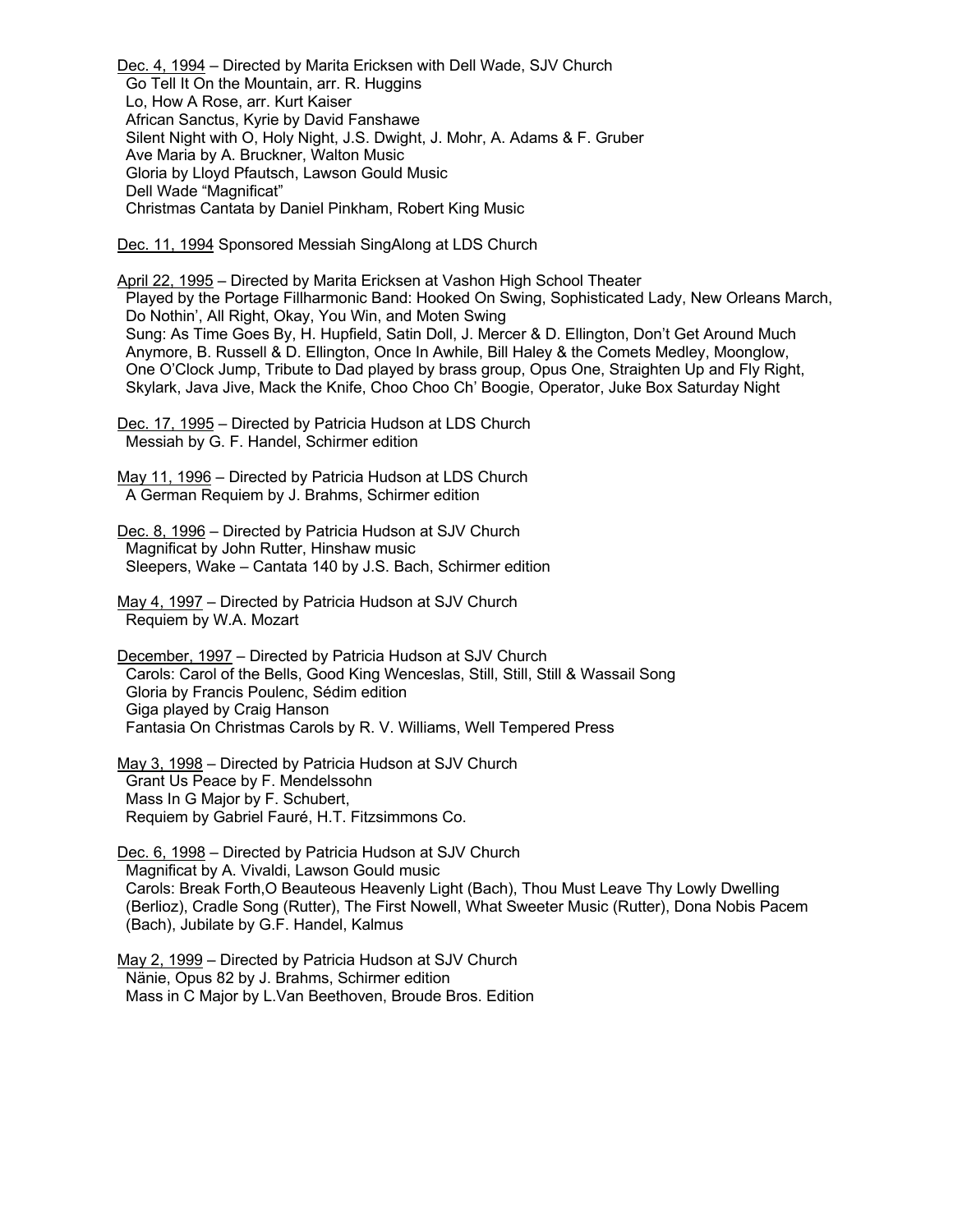Dec. 5, 1999 – Directed by David Kappy at SJV Church Gloria by A. Vivaldi, Wexford Carol, Heritage Choral series Sicut Servus by Palestrina, Schirmer Ave Maria by T.L. de Victoria, Hal Leonard music O Little Town of Bethlehem, Hope Pub. O, Magnum Mysterium, M. Lauridsen, Peer Music Tomorrow Shall Be My Dancing Day, Beckenhorst Press There Is a Balm In Gilead, Tuskegee Press Silent Night, arr. Fissinger

May 7, 2000 – Directed by David Kappy at SJV Church Cantata 131 "Aus der Tiefe" by J.S. Bach, Kalmus Chorale Preludes # 14 by Bach by Craig Hanson Toccata and Fugue in d minor by J.S. Bach by Craig Hanson The Peaceable Kingdom by Randall Thompson, ECS Publishing

Dec. 3, 2000 – Directed by David Kappy at SJV Church Missa Brevis Sancti Joannes de Deo by J. Haydn, Schirmer edition O, Magnum Mysterium by T. L. De Victoria, Oxford Press O, Magnum Mysterium by M. Lauridsen, Peer Music Carol of the Bells, arr. Ruth Artman, Hal Leonard music Have You Heard? By Jay Althouse, Alfred music Medieval Carol Fantasy by Vashon Youth Chorus A Midnight Clear by Vashon Youth Chorus Away In A Manger, arr. G. Martin, Hinshaw music Weihnachten by F. Mendelsshon, Walton music Come, See the Baby by Jay Althouse, Alfred music Silent Night, arr. E. Fissinger We Wish You A Merry Christmas, arr. John Rutter, Hinshaw music

April 1, 2001 – Directed by David Kappy at SJV Church Vesperare solemnes de confessore by W. A. Mozart, Schirmer edition Ave Maria by A. Bruckner, Mark Foster music Arma lucis by Jackson Berkey, SDG Press Ave Verum Corpus, K618 by W. A. Mozart,

Summer, 2001 – Directed by David Kappy, outside at Chautauqua School My Fair Lady Choral Selections, My Heart Will Go On, Cantar by Jay Althouse

Dec. 2, 2001 – Directed by David Kappy at SJV Church Te Deum Laudamus by A. Bruckner, Schirmer edition Song of the Earth Spirit by B. Brusletten In dulci Jubilo by M. Praetorius O, Magnum Mysterium, Javier Busto Mary Had A Baby O, Magnum Mysterium, N. Lauridsen Silent Night, arr. E. Fissinger Hine Ma Tov Joy to the World, arr. John Rutter, Hinshaw music

April 14, 2002 – Directed by David Kappy at SJV Church Messiah (Easter portion) by G.F. Handel, Schirmer edition

July, 2002 – Friday night performance at Strawberry Festival stage in Ober Park – David Kappy Richard Rodgers in Concert, Imagine, Dansi Na Kuimba, The Water Is Wide, Boogie Woogie Choo Choo, Col. Bogey's Grand Old Flag

Sept. 11, 2002 – The Rolling Requiem directed by David Kappy at Vashon High School gym Requiem by W.A. Mozart (portions), Kalmus edition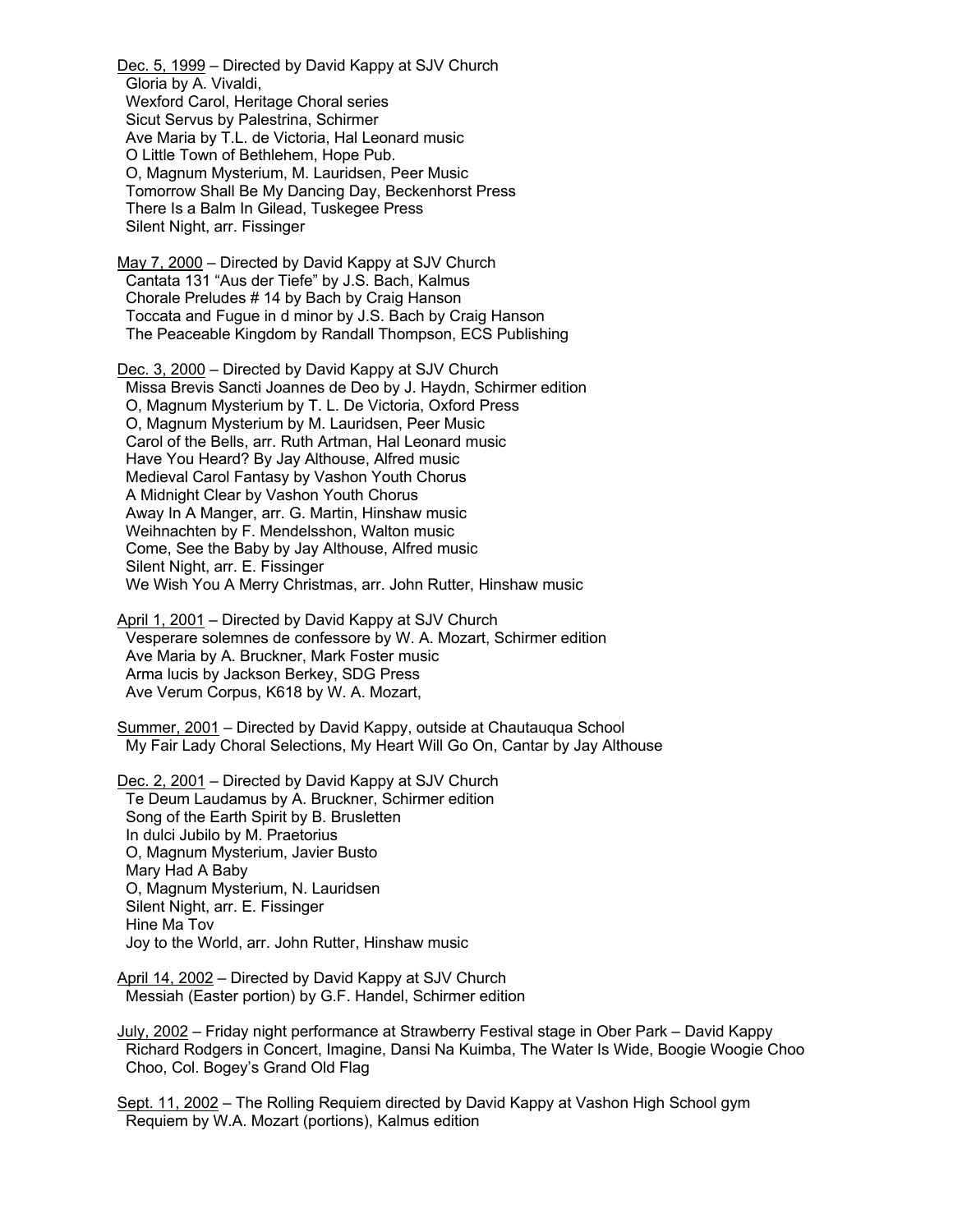Dec. 8, 2002 – Directed by David Kappy at SJV

 A Ceremony of Carols by B. Britten, Boosey & Hawkes edition Riu, Riu, Chiu, Distant Land by J. Rutter, Order My Steps by G. Burleigh, Adoramus Te by Palestrina, Ave Maria by J. Arcadelt, Still, Still, Still, Silent Night, arr. Fissinger, Jeannette Isabella, Deck the Halls

April 6, 2003 – Directed by David Kappy at SJV Magnificat by G.B. Pergolesi, Hal Leonard music Magnificat by J. Rutter, Hinshaw music

July, 2003 – Friday night performance at Strawberry Festival stage in Ober Park – David Kappy Another Op'nin, Another Show, H.M.S. Pinafore-A Choral Salute, Down to the River to Pray, Splish Splash, And So It Goes, West Side Story Choral Medley, Yakety Yak

Dec. 7, 2003 - Directed by David Kappy at SJV Festival Te Deum by R.Vaughan Williams, Oxford University Press Open Thou Mine Eyes by J. Rutter, Hinshaw music Verbum Caro Factum Est by H. L. Hassler I Saw Three Ships, God Rest Ye Merry Gentlemen, S'Vivon, Il Est Né, Le Divin Enfant, Go Tell It On the Mountain Christmas Cantata by Daniel Pinkham, Robt.King Music

April 25, 2004 – Directed by David Kappy at SJV Coronation Mass by W. A. Mozart, Schirmer edition Dona Nobis Pacem by L. Mozart, Carl Fisher music Kyrie, K 341 by W.A. Mozart, Schirmer edition Alleluia Canon, K 165 by W.A. Mozart, Schirmer edition Alleluia, K 165 with Mulkilteo Youth Chorus Regina Coeli, K 276 by W.A. Mozart

July, 2004 – Friday night performance at Strawberry Festival stage in Ober Park – David Kappy Irving Berlin's America, Ob-La-Di, Ob-La-Da, What A Wonderful World, It Don't Mean A Thing, Steam Heat, Banquet Fugue by J. Rutter

Dec. 5, 2004 – Directed by David Kappy at SJV Cantata # 191 by J.S. Bach, Kalmus edition Gloria in Excelsis Deo by F. Poulenc, Hal Leonard music Adoramus Te by L. daViadana, Shawnee Press Behold A Star From Jacob Rising by F. Mendelsshon, ECS Publ. Were You There on Christmas Night?, The Little Drummer Boy, Issay, Issay, Do You Hear What I Hear?, A Holiday Sing Along

April 10, 2005 – Directed by David Kappy at SJV Requiem by W. A. Mozart, Kalmus edition

July, 2005 – Friday night performance at Strawberry Festival stage in Ober Park – David Kappy Broadway Blast, You'll Never Walk Alone, Luck Be A Lady, Swinging On A Star, How Sweet It Is, You Raise Me Up, And All That Jazz, The Impossible Dream (rained out)

Dec. 4, 2005 – Directed by David Kappy at SJV Magnificat by A. Vivaldi, Kalmus edition My Spirit Sang All Day by G. Finzi Ave Maria by C. Lovekin Breath of Heaven, There's A Light A-Comin, Lo, How a Rose 'Er Blooming, O Holy Night, arr. John Rutter, Hinshaw music O Come All Ye Faithful, Christmas Bells, Hark! The Herald Angels Sing, Deck the Hall

Dec. 27, 2005 - Sponsored Messiah SingAlong at LDS Church

April 2, 2006 - Directed by David Kappy @ SJV Lux Aeterna by Morten Lauridsen Requiem by Gabriel Fauré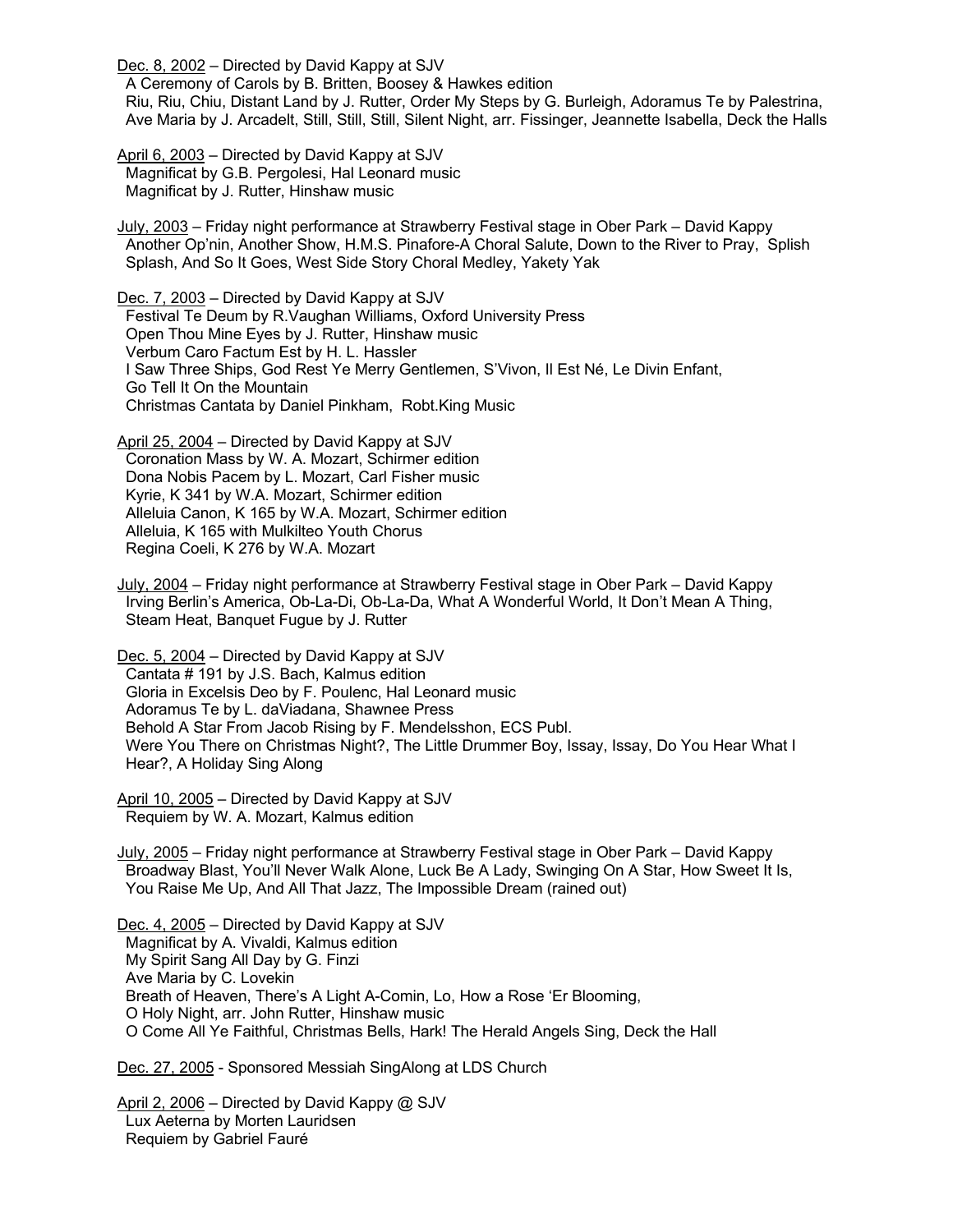July 7, 2006, Friday night performance at Strawberry Festival – Directed by David Kappy My Fair Lady medley, The Song That Goes Like This, Wonka's Wlecome Song, Cantar, Ain'a That Good News, The Impossible Dream

December 5, 2006 – Directed by David Kappy @ SJV Mass of the Children, John Rutter Angels from the Realms of Glory, Silent Night, Villancico, Carol of the Bells, Osay Shalom, Still, Still, Still and Angels We Have Heard on High

April 22, 2007 – Guest Conductor Elizabeth Nye @ SJV Missa Brevis, Zoltan Kodály Christ lag in Todesbanden, J.S. Bach

Dec. 8 & 9, 2007 – Guest Conductor Gary Cannon @ Bethel Church Frostiana, Randall Thompson Nukapianguaq, Stephen Hatfield O, Magnum Mysterium, Morten Lauridsen In terra pax, Gerald Finzi The 12 Days of Christmas, John Rutter

April 5 & 6, 2008 – Guest Conductor Anthony Spain @ Bethel Church Heligmesse, Franz Joseph Haydn Laudamus Te, Francis Poulenc Ave Maria, Javier Busto Dance Alleluia, Arnold Freed Pie Jesu, Andrew Lloyd Webber Ev'ry Time I Feel the Spirit, arr. William Dawson

Dec. 6 & 7, 2008 – Gary Cannon, artistic director @ Bethel Church Christmas Day, Gustav Holst Terly Terlow, Gustav Holst Tirlee! Tirlo!, David Hahn Fantasia on Christmas Carols, Ralph Vaughan Williams Throw the Yule Log On, O Little Town of Hackensack & Good King Kong, P.D. Q. Bach I Wonder as I Wander, John Jacob Niles Jesus Christ the Apple Tree, Elizabeth Poston A Christmas Garland, Conrad Susa

December 28, 2008 – Sing-Along-Messiah, conducted by Gary Cannon at Vashon Methodist Church

April 25 & 26, 2009 – Gary Cannon, artistic director @ Bethel Church Aaron Copland: The Boatman's Dance, Long Time Ago, The Little Horses, I Bought Me a Cat, Zion's Walls, At the River, The Dodger & Ching-a-ring Chaw; George Gershwin: Sing of Spring, Sumertime, The Man I Love, Love Is Here To Stay, They Can't Take That Away From Me, Embraceable You & Fidgety Feet; Gerswhin Piano Solos: Sleepless Night, Prelude No. 2 in C-sharp minor & Novelette In Fourths; Leonard Bernstein: Chichester Psalms

December 5 & 6, 2009 - Gary Cannon, artistic director @ Bethel Church Antonio Vivaldi: Gloria, David Willcocks: Hark the Herald Angels Sing, God Rest Ye Merry Gentlemen & The First Nowell, Roupen Shakarian: O Be Joyful, William Walton: Jubilate Deo, Mateo Flecha arr: Riu, Riu, Chiu, Tomás Luis de Victoria: Ave Maria, Jan Sweelinck: Hodie Christus Natus Est, Charles Lovekin: The Third Joyous Mystery

December 31, 2009 – Marita Ericksen, director at O Space for Arts & Community New Year's Eve with the Portage Fillharmonic Band

March 14, 2010 – Benaroya Hall, Gary Cannon, artistic director, Mark Adrian conducting the Mozart Requiem; Zion' Walls, Copland; Sing of Spring, Gershwin; and The Road Not Taken, R. Thompson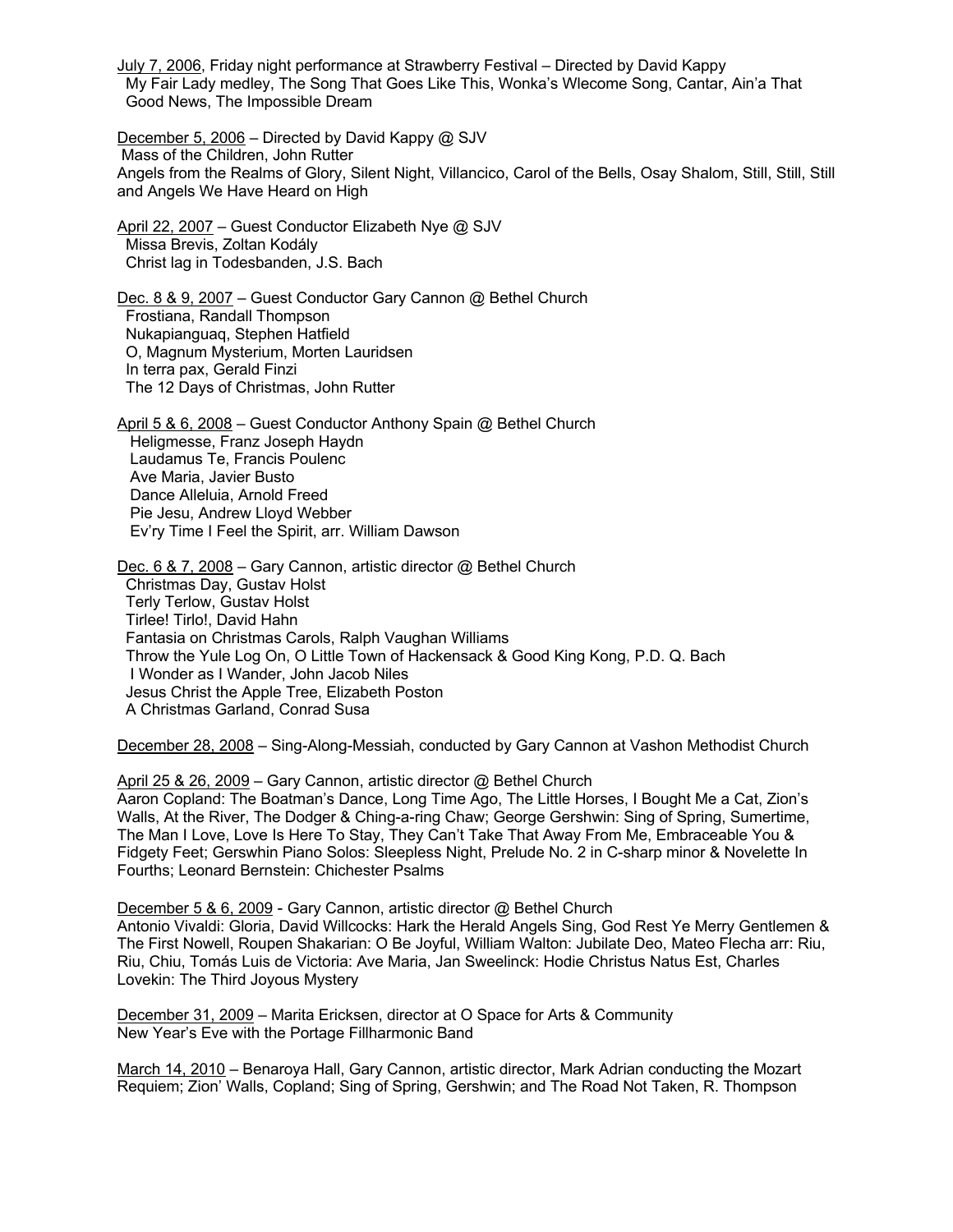August 26, 2010 – Concert in Ober Park with the Portage Fillharmonic Band, Gary Cannon, Artistic Director, Duke Ellington: It Don't Mean a Thing & Don't Get Around Much Anymore, Ira & George Gershwin: Fidgety Feet & The Man I Love, Herman Hupfeld: As Time Goes By, Astor Piazzolla: Libertango, Moses Hogan: Didn't My Lord Deliver Daniel?

Dec. 4 & 5, 2010 – Gary Cannon, artistic director @ Bethel Church

Camille Saint-Saëns: Oratorio de Noël, Linda Gingrich arr: Angels We Have Heard on High, Hector Berlioz: The Shepherd's Farewell, Donald Patriquin: Venez mes enfants, Adolphe Adam: O Holy Night, Linda Gingrich arr: Il est né, le divin enfant, Gary D. Cannon: If Music, Benjamin Britten: A New Year Carol and Hymn to the Virgin, Anton Bruckner: Ave Maria, Vince Guaraldi: Christmas Time is Here with Vashon Youth Chorus

April 9 & 10, 2011 – Gary Cannon, artistic director @ Bethel Church Brahms Requiem, Peters edition, 4-hands piano version, Linda Lee & Evan Stults

## Dec. 4 & 5, 2011 – Gary Cannon, artistic director @ Bethel Church

Ralph Vaughan Williams: Dona Nobis Pacem, Traditional Canon: Dona nobis pacem, Sir David Willcocks arr: O come, all ye faithful, Abraham Kaplan: Selections from Eight Days of Chanukah (Blessings for Chanukah and Ikhlu), Arcangelo Corelli: Christmas Concerto by the Signature Brass Quintet, Sir David Willcocks arr: Hark! The herald angels sing, Franz Biebl: Ave Maria, Rick & Sylvia Powell, arr: Fred Bock: Peace, peace

April 21 & 22, 2012 – Gary Cannon, artistic director @ Bethel Church, Songs in the Key of "V", Celebrating Vashon Composers, Linda Lee piano, Paul Tegels organ; "Buzz" Brusletten: Country Wedding", Robert Shaw: For All the Saints, Frank Speller: Psalm 23 & Mass of St. Louis, Craig Hanson: Elegy & I knew a Woman, Bronwyn Edwards: from Vashon Suite, Basil Poledorius: Hymn from Red October, Charles Lovekin: Ave Maria & Sing Alleluia, Gary D. Cannon: If Music, Lena Davis: Vashon Island Moon, Peter Chamberlain: Nunc dimittis, Tim Drewes: If I have my ticket, Lord.

Dec. 1 & 2, 2012 – Gary D. Cannon @ Bethel Church "Celebration"

Abraham Kaplan: Eight Days of Chanukah, Edward Elgar: The Snow, John Rutter, arr: The Twelve Days of Christmas, Zoltan Kodaly: Veni, Veni Emmanuel, Peter Wilhousky, arr: Carol of the Bells, Norman Luboff, arr: Still, Still, Still, William Averitt: Masters in this Hall, Carl Reinecke, arr: Silent Night, Arthur Warrell: A Merry Christmas

April 13 & 14 – Gary D. Cannon - @ Bethel Church, "Coronation"

W. A. Mozart: Mass in C Major Coronation, G.F. Handel: Zadok, the Priest, Henry Purcell: I Was Glad, Sir Charles Hubert Hastings Parry: I Was Glad, Ralph Vaughan Williams: O Taste And See, and R. V. Williams, arr: The Old Hundreth Psalm Tune

Dec. 7 & 8, 2013 – Gary D. Cannon at Bethel Church "Ceremony of Carols" Benjamin Britten: A Ceremony of Carols, Dale Warland: What Child Is This?, Stephen Pallus: Hallelu, John Rutter: Coventry Carol and Tomorrow Will Be My Dancing Day, Jefrey Van: El Rorro, Matthew Culloton: Silent Night, Lorain Fleury & Dewey Owens: Greensleeves Variations, Dale Warland: A Somerset Carol

March 30, 2014 – Mark Adrian, Conductor at Benaroya Hall, Seattle, Mozart Grand Mass in C minor, Soloists Janeanne Houston, Jennifer Krikawa, Zack Finkelstein & Andy Krikawa, Sammamish Symphony Orchestra and combined choirs Sacred Music Chorale, Northwest Chamber Chorus, Vashon Island Chorale, our set: Elgar: The Snow, Lauridsen: Dirait-on, Bronwyn Edwards: Strawberry Kisses

June 29, 2014 – Gary D. Cannon @ Bethel Church and July 1 @ Fauntleroy Church, W. Seattle Vashon Suite "No Bridges" commissioned by Vashon Island Chorale, composer Brownyn Edwards in celebration of the Chorale's 25<sup>th</sup> Anniversary

Dec. 6 & 7, 2014 – Gary D. Cannon @ Bethel Church "Holiday Treasures" Bach: Wachet Auf, Ruft Uns Die Stimme, Johann Walther: Joseph, Lieber, Joseph Mein, Hugo Distler (arr): Still, Still, Still, Norman Luboff: A Christmas Carol, Elizabeth Posten: Jesus Christ the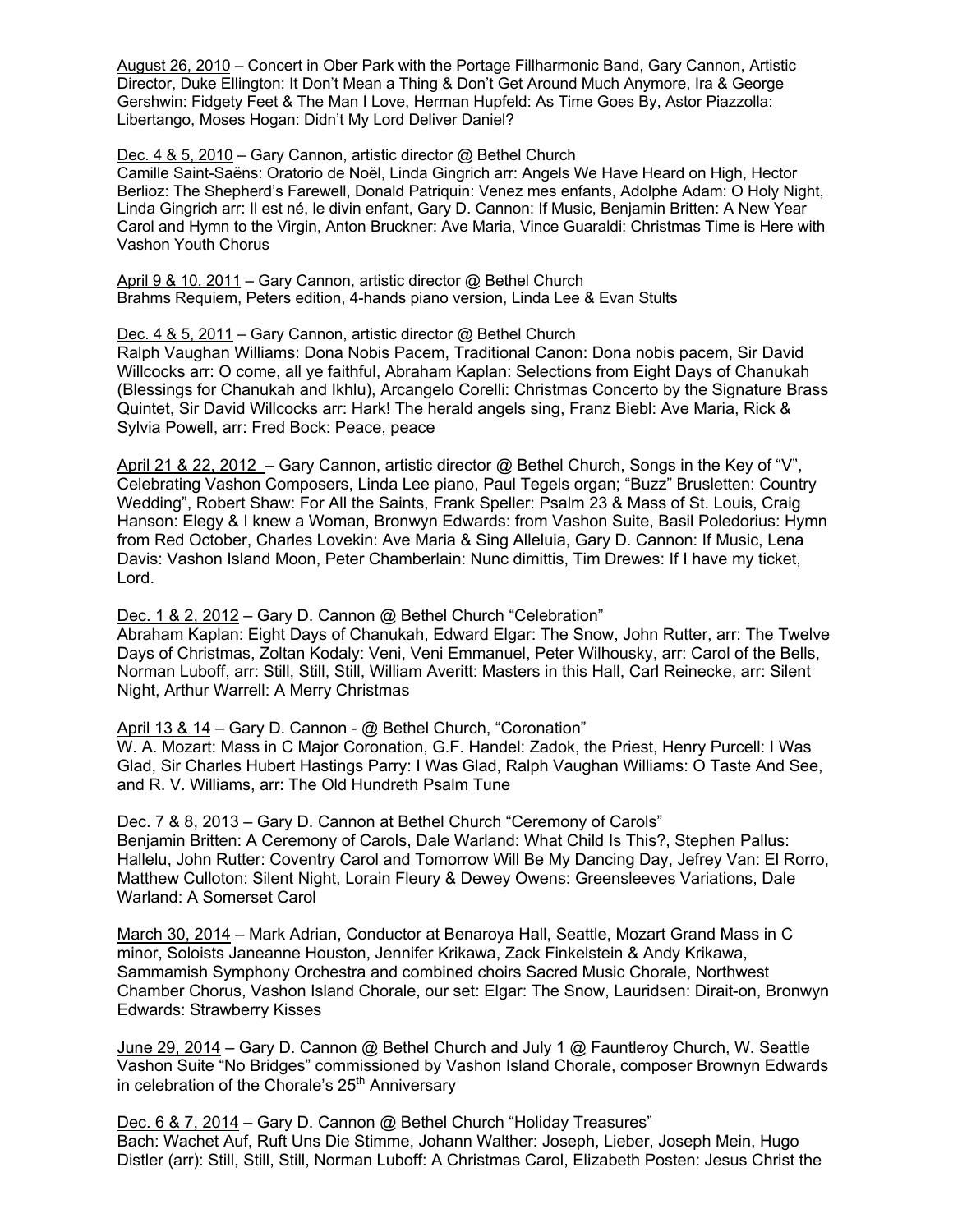Apple Tree, Morten Lauridsen: O Magnum Mysterium, Sergei Rachmaninov:Bogorditse Devo, John Rutter, arr: Wexford Carol, John Jacob Niles & Lewis Henry Horton, arr: I Wonder As I Wander, Eleanor Daley, arr: The Huron Carol, Randall Thompson: Choose Something Like a Star, William Mathais: Sir Christemas

April 25 & 26, 2015 – Gary D. Cannon @ Bethel Church, Holly Boaz & Glenn Guhr, soloists Gabriel Faure's Requiem and Edward Elgar's In the Bavarian Highlands

Dec. 5 & 6, 2015 – Gary D. Cannon @ Bethel Church "Winter Wonderland" John Rutter: When Icicles Hang, Jaakko Manty Jarvi: El Hambo, Arr: Roger Emerson – Frozen Choral Suite, Felix Bernard: Winter Wonderland, Victor Johnson: In Winter, Abraham Kaplan: In Winter, Harold Darke: In the Bleak Midwinter, Gustav Holst: Bring Us In Good Ale, Rick & Sylvia Powell: Peace, Peace

April 28 & 30 and May 1, 2016 – Gary D. Cannon, artistic director, Grand Opening of The Kay White Theater at Vashon Center for the Arts Carmina Burana with soloists Andy Krikawa, Jennifer Krikawa & Joe Farmer plus percussion

May 13 & 15, 2016 – Pagliacci Palooza with Vashon Opera at VCA The Anvil Chorus, The Witches Chorus, Nessun Dorma, Va, pensiero, Brindisi

Dec. 1, 3 & 4, 2016 – Gary D. Cannon at VCA, "Messiah" Handel's "Messiah" with soloists Holly Boaz Brandon Higa & Charles Robert Stephens

Feb. 11, 2017 – Kay White's Memorial at VCA Elgar's Lux Aeterna, GDC's "If Music" and Mendelssohn's Grant Us Peace

April 29 & 30, 2017 – Gary D. Cannon, "Victory & Beauty" @ VCA Joseph Haydn's "Lord Nelson Mass" and Abraham Kaplan's "The Song of Songs That is Solomon's"

Dec. 2 & 3, 2017 – Gary D. Cannon "Carols & Cantatas" at VCA

"O come, all ye faithful", "Away to the Skies" by William Averitt with soloists soprano Marita Ericksen and flute Rose Johnson, "God rest you merry, gentlemen", "The first Nowell", "A Christmas Cantata" by Arthur Honegger with soloist Andy Krikawa and Kinderchor, "Unto us is born a son", "Hark! The herald angels sing", plus 12/3 "Go, tell it on the mountain, guest conducted by Shannon Flora. Carols arranged by David Willcocks.

April 21 & 22, 2018 – Gary D. Cannon @ VCA

World premiere of "And All Shall Be Well" (7 movements) by Giselle Wyers with soloists Amy Cole, Kaycie Alanis, Don Wolczko & Rick Skillman; "Soon-ah will be done" by William Dawson; "Shaker Songs" arr. By Kevin Siegfried with soloists Kaycie Alanis, John De Groen & Gordy Ryan; "If Music" by Gary D. Cannon; "Vashon Island Moon" by Lena Davis; "Elijah Rock" arr. By Moses Hogan. McMurray Middle School & Chautauqua 5<sup>th</sup> grade choirs directed by Erynne Smith performed "Viva la musica", "We know the way" and "Journey to the past". Vashon ukulele ensemble led by Steve Amsden played with "Vashon Island Moon".

Dec. 8 & 9, 2018 – Gary D. Cannon, "A Very Brassy Christmas" @ VCA "Christmas Cantata" by Daniel Pinkham, "A Winter's Night" by Cecilia McDowall, "Lord, thou hast been our refuge" by Ralph Vaughan Williams, "Gloria" by John Rutter with soloists Amy Cole, Kathleen Rindge & Kaycie Alanis.

April 27 & 28, 2019 – Gary D. Cannon, "30 Years, A Choral Celebration"@ VCA "Stomp Your Foot" by Aaron Copeland, "Cantique de Jean Racine" by Gabriel Fauré, "I Have had Singing" by Steven Sametz, "Country Wedding" by Buzz Brusletten, Polovtsian Dances" by Alexander Borodin, "Serenade to Music" by Ralph Vaughan Williams with soloists Holly Boaz, Marita Ericksen, Will Gardner, Alivia Jones, J. Scott Kovacs & Lisa Peretti, "Lambscapes" by Eric Lane Barnes with soloists Marita Ericksen, Susan Hanson, J. Scott Kovacs & Maya Krah, "Amani"